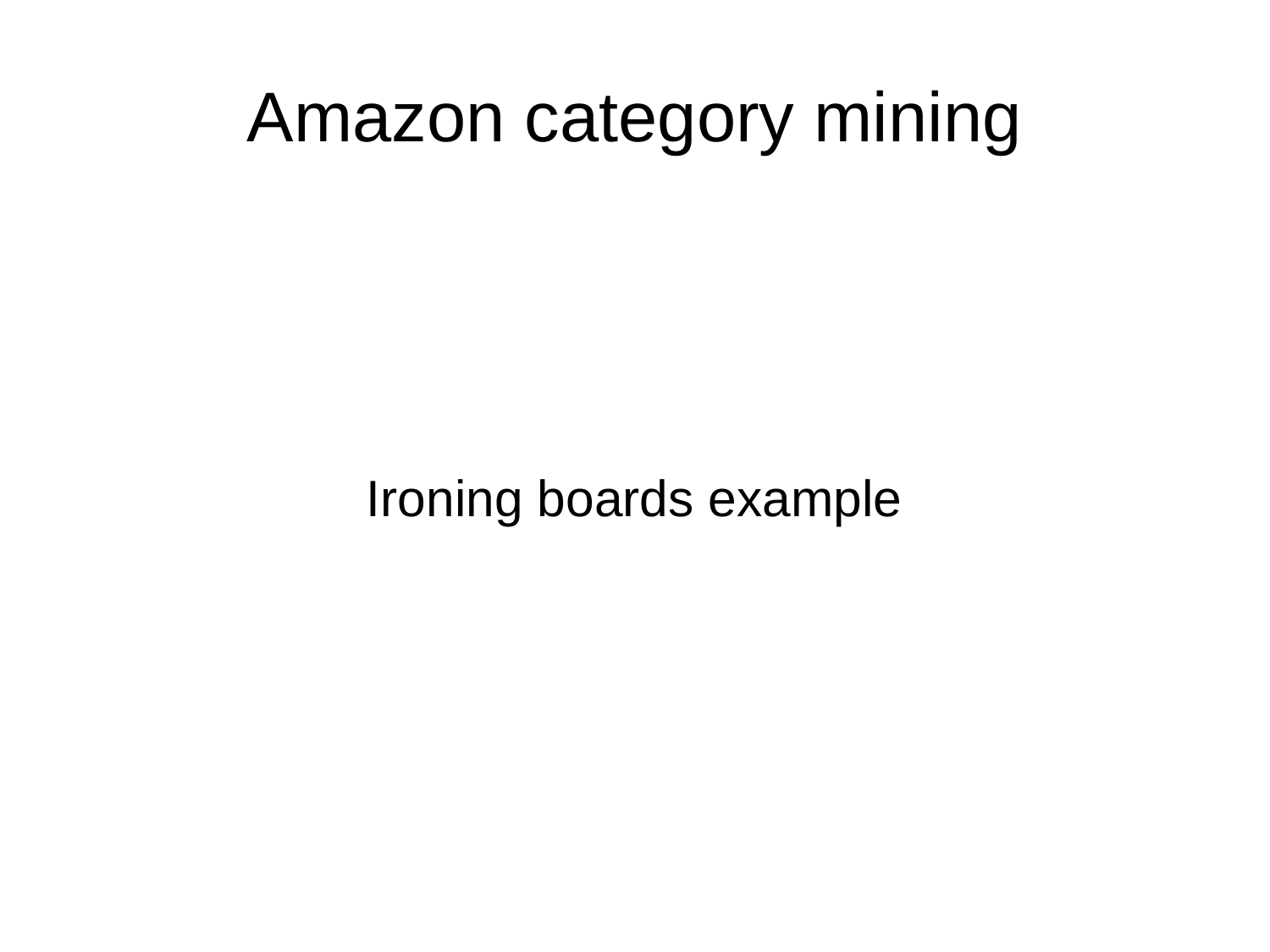## Lot's of useful information, but hard to analyze 'from screen'

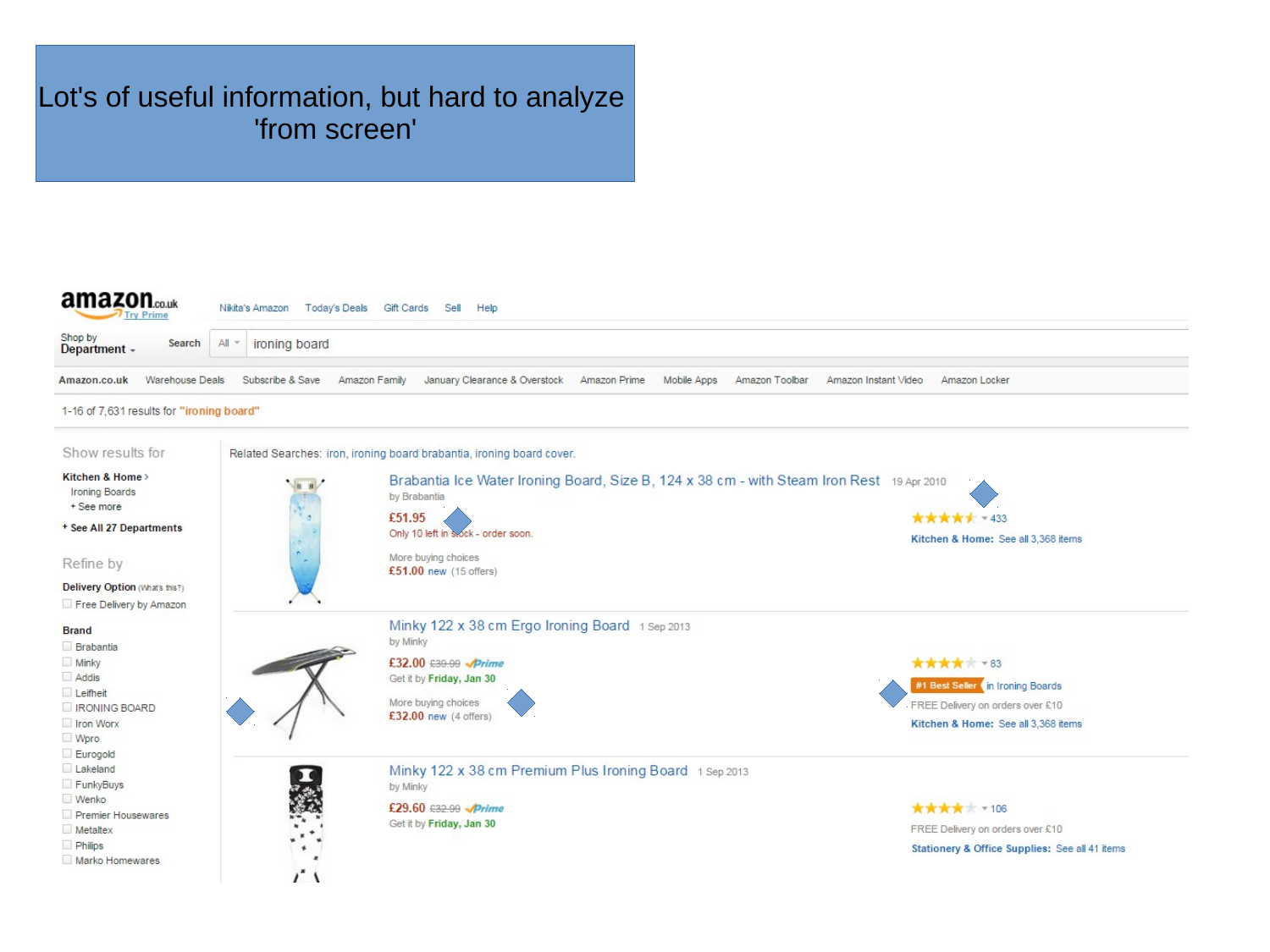## Our features:

- Regular daily downloading (parsing) the Amazon range

- Intelligent disparsing text data from item description (get all descriptions with parametrized sizes, details, usage properties)

- Storing images and price history

- MDS classification of items by parameters: size, color, use purpose

- Proposals for new range based over analysis of current range

- Theoretical sales volume calculation by Rating parsing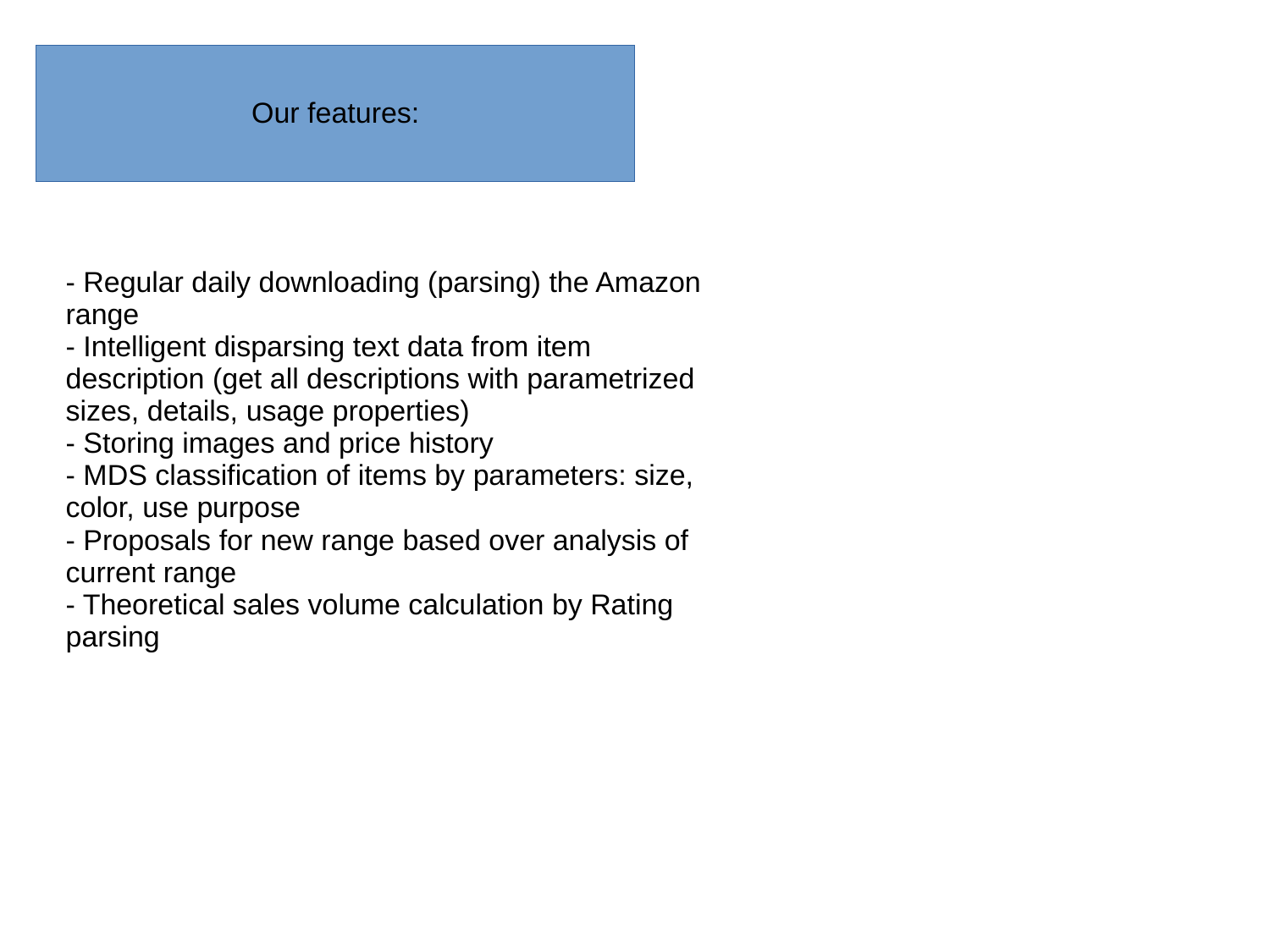#### Rating parsing

You could be more effective if you manage your Amazon sales looking to competitors ratings. Ating in Amazon are quite complex, and here's short description:

Amazon does indeed know what they're doing. They are skewing the ratings. They add all the stars and divide it by the number of reviewers.

Let's say 25 people reviewed a product, let's say, a toaster, and each star got 5 peoples votes. With 1 being the lowest rating, and 5 being the highest. (1-5 stars being the only choices) 5 x 5 stars= 25 5 x 4 stars= 20

5 x 3 stars= 15

5 x 2 stars= 10

5 x 1 stars= 5

Total stars is 75 divided by 25 reviewers = an average 3 star rating. Not a bad rating. Amazon will probably sell a lot of these toasters.

Somebody suggested they should start with a zero star rating. Let's try that, and still do it Amazon's way of adding up the stars and dividing it by the number of reviewers. Now, lets say the same 25 people reviewed the toaster, and each star got 5 peoples votes. This time with zero being the lowest rating, and 4 being the highest. (you still have 5 choices) 5 x 4 stars= 20

5 x 3 stars= 15

5 x 2 stars= 10

5 x 1 stars= 5

5 x 0 stars= 0

Total stars is 50 divided by 25 reviewers = an average 2 star rating. Uh oh. The toaster doesn't look so good now does it?

Somebody suggested a 6 star rating, 0-5. Lets try that. Only this time we'll have 30 reviewers since we have 6 choices. We are still neutral because each star gets the same number of votes, 5.

5 x 5 stars= 25 5 x 4 stars= 20 5 x 3 stars= 15 5 x 2 stars= 10 5 x 1 stars= 5

5 x 0 stars= 0

Total stars is 75 divided by 30 reviewers = an average 2.5 star rating. The toaster still doesn't look so good, but this is more accurate, and it should be because we gave people the opportunity to vote zero.

Obviously, since Amazon forces any reviewer to give a product at least a 1 star rating, it skews the rating in favor of the product, especially when other people vote 4 and 5 stars. Why? Well, if only 5 people voted 1 star, it would have a 1 star rating which means you DO NOT recommend the product. The problem here is, the 5 star rating is built on the 1 star ratings, and in this case that first star equals recommendation.

If you want a more accurate star rating, simply take Amazon's average rating and divide it by 1.25. In the above example where 5 people each voted for one of the star categories for a 3 star rating, it would actually equal a 2.4. Not too good. The bottom line: Amazon's ratings are ALWAYS high, but lets not forget, Amazon is selling things here. Trust the reviewers that have a lot of reviews, both positive and negative.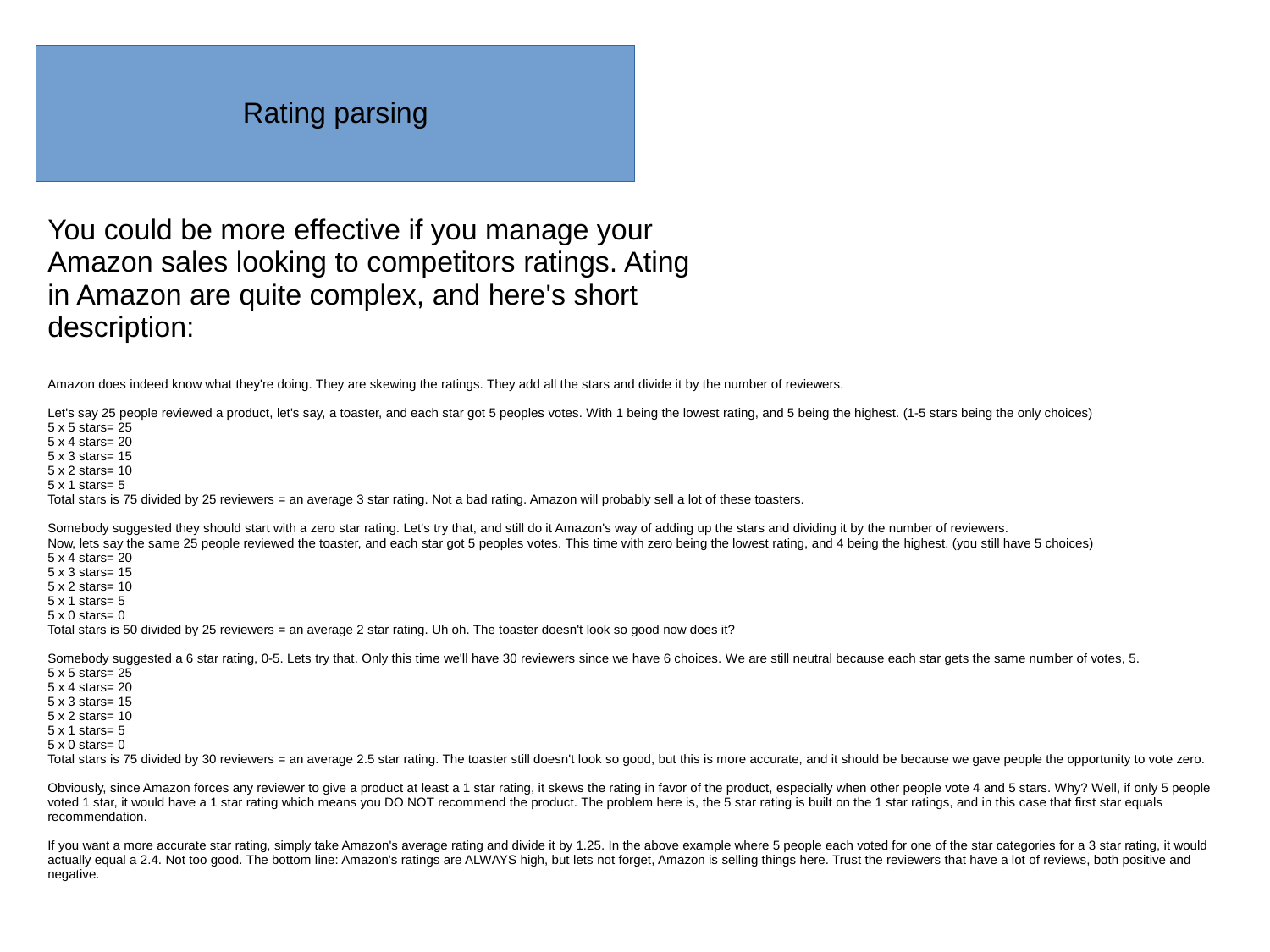### Classification

PCA / FAC classification would give you latent structure of sales in Amazon in order to quick enroll to this market

| Principal components (eigenvectors) |        |           |           |                   |             |
|-------------------------------------|--------|-----------|-----------|-------------------|-------------|
| Variable                            | Comp1  | Comp2     | Comp3     | Comp <sub>4</sub> | Unexplained |
| rating                              | 0.6333 | $-0.0319$ | $-0.0307$ | $-0.7726$         | о           |
| reviewcount                         | 0.5763 | 0.2399    | $-0.6110$ | 0.4868            | О           |
| price                               | 0.4956 | $-0.4850$ | 0.5977    | 0.4025            | о           |
| sellerrevi~t                        | 0.1455 | 0.8403    | 0.5182    | 0.0640            | O           |

Example of Ironing board Principal Component Analysis:

1 group (37% of sales): High rating, medium review count, medium price, small Seller review count [sales leaders in here] 2 group (26%): Small rating, small review count, small price, high Seller review count 3 group (18%): Small rating, negative reviewcount, high price, high seller review count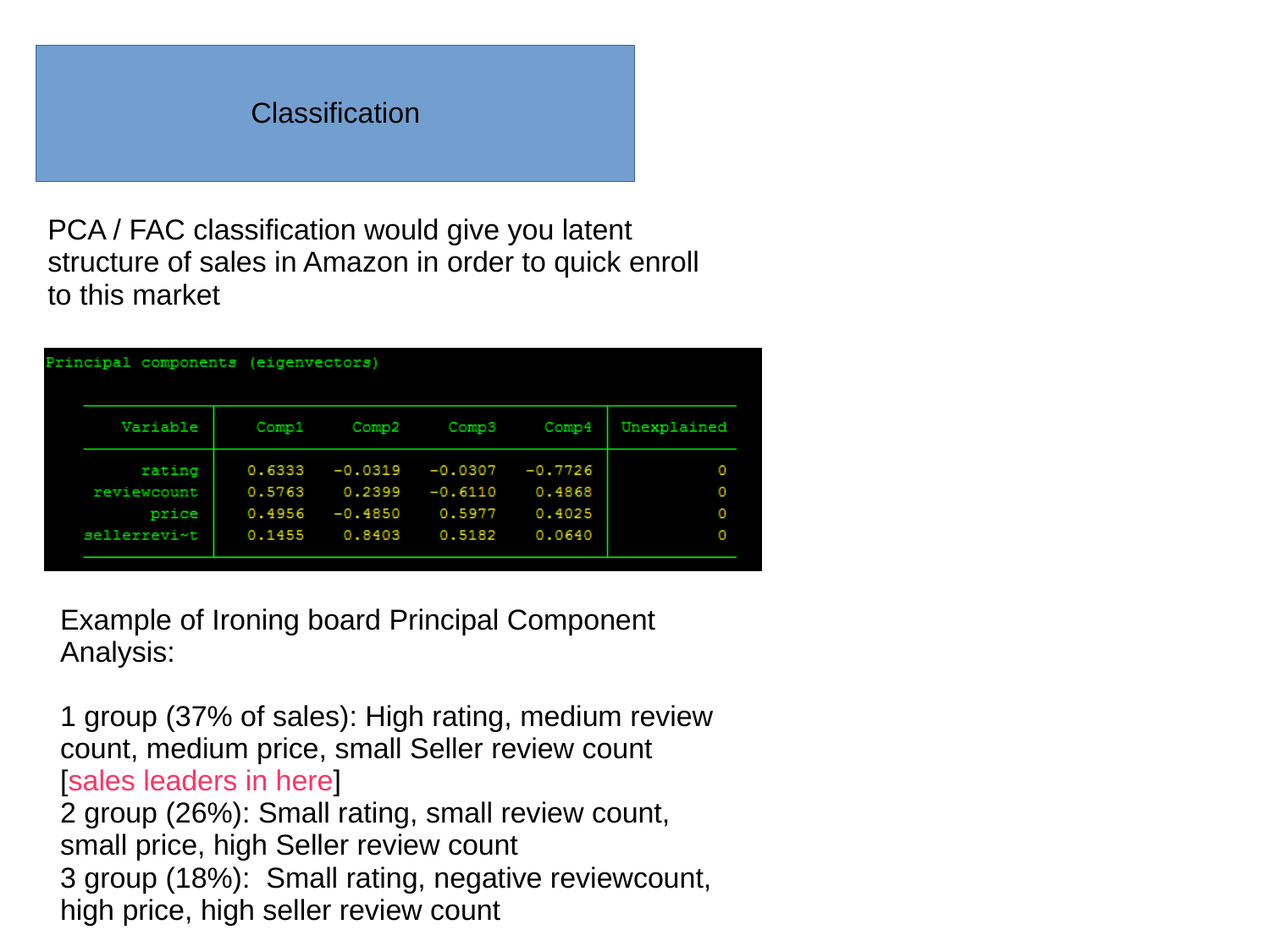## **Classification**

How does the overall picture looks for ~500 sku in Ironing board by classifying: